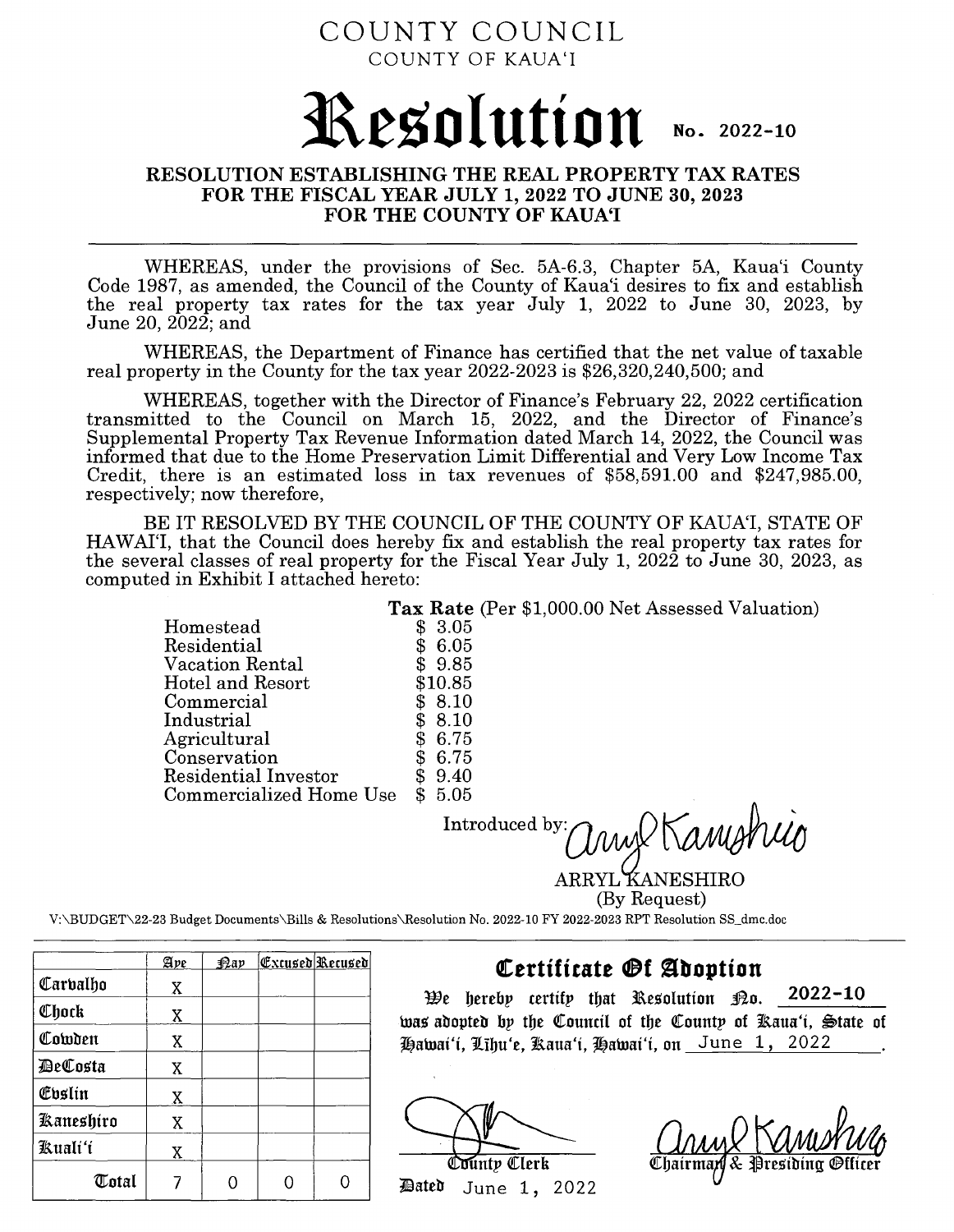#### EXHIBIT I

|                                               | NET TAXABLE VALUE<br>- 100% FMV<br>- Less Exemptions<br>- Less 50% Appeals | <b>REVENUE</b><br>BY CLASSES | <b>TAX</b><br><b>REVENUE</b> | TAX<br>RATE |
|-----------------------------------------------|----------------------------------------------------------------------------|------------------------------|------------------------------|-------------|
| <b>HOMESTEAD</b>                              | 5,815,214,200                                                              | 9.44%                        | 17,736,403                   | 3.05        |
| RESIDENTIAL                                   | 5,007,721,800                                                              | 16.13%                       | 30,296,717                   | 6.05        |
| VACATION RENTAL                               | 4,512,638,600                                                              | 23.66%                       | 44,449,490                   | 9.85        |
| <b>HOTEL AND RESORT</b>                       | 2,743,802,450                                                              | 15.85%                       | 29,770,257                   | 10.85       |
| COMMERCIAL                                    | 1,482,081,050                                                              | 6.39%                        | 12,004,857                   | 8.10        |
| <b>INDUSTRIAL</b>                             | 514,248,100                                                                | 2.22%                        | 4,165,410                    | 8.10        |
| AGRICULTURAL                                  | 1,264,200,300                                                              | 4.54%                        | 8,533,352                    | 6.75        |
| <b>CONSERVATION</b>                           | 134,687.400                                                                | 0.48%                        | 909,140                      | 6.75        |
| RESIDENTIAL INVESTOR                          | 3,569,294,550                                                              | 17.86%                       | 33,551,369                   | 9.40        |
| COMMERCIALIZED HOME USE                       | 1,276,352,050                                                              | 3.43%                        | 6,445,578                    | 5.05        |
| Subtotal -                                    | 26,320,240,500                                                             | 100.00%                      | 187,862,572                  |             |
| Less:<br>Home Preservation Limit Differential |                                                                            |                              | (58, 591)                    |             |
| Very Low Income Tax Credit                    |                                                                            |                              | (247, 985)                   |             |
|                                               | Total                                                                      | 187,555,996                  |                              |             |
|                                               |                                                                            |                              |                              |             |